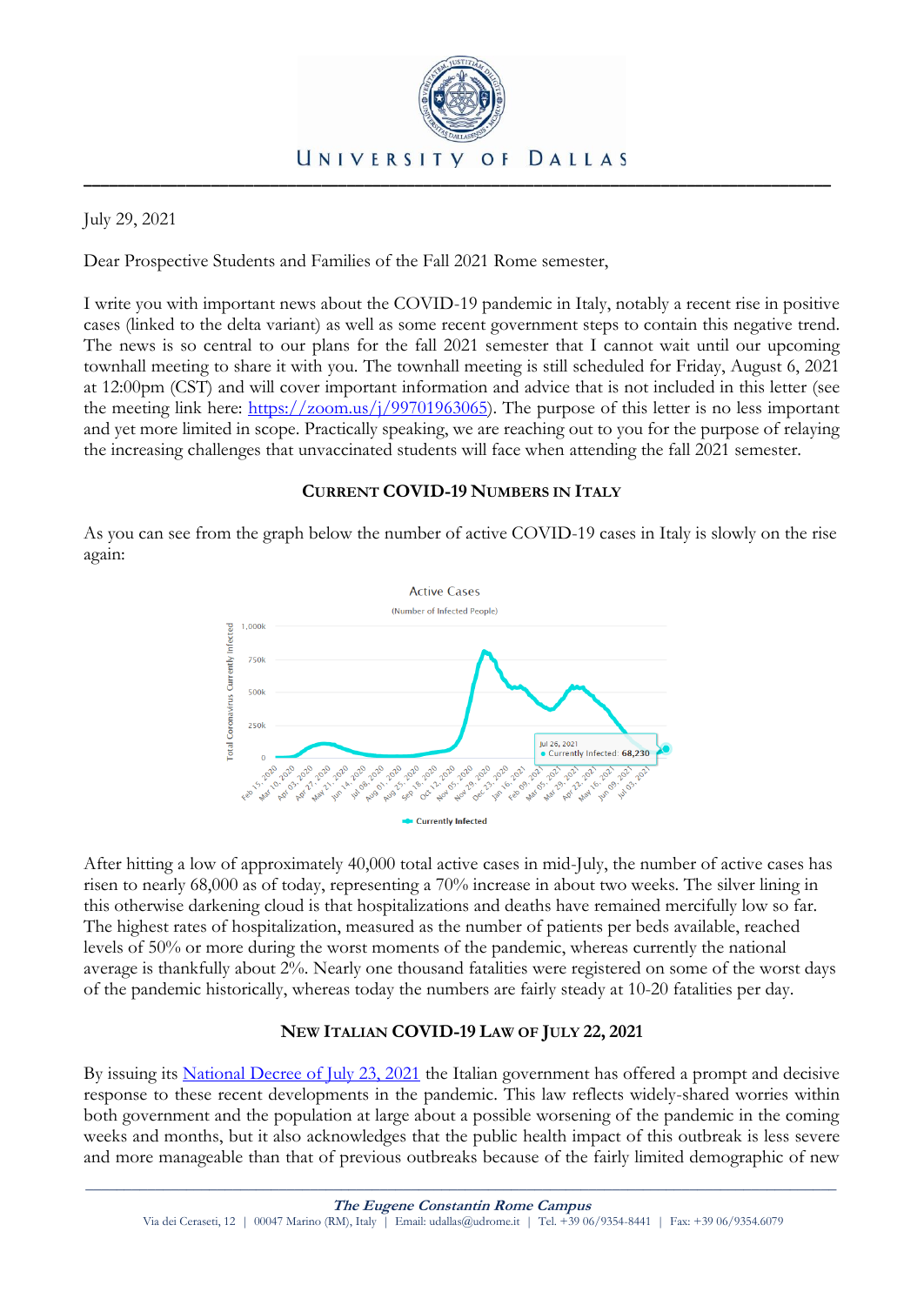positive cases. Unvaccinated individuals and especially the young, make up the vast majority of new positive cases, and fewer people are getting gravely sick so far. Accordingly, the principal thrust of the law is to limit the access of unvaccinated individuals to a range of public activities and services for their own and others' protection, while leaving vaccinated individuals with free access.

News organizations, such as the **BBC**, have already begun to report some aspects of Italy's new legislation. However, a more complete list of its provisions are as follows:

- The national state of emergency put into effect on March 25, 2021 will be extended through December 31, 2021.
- The so-called Green Pass consists of:
	- $\rightarrow$  a certificate issued by the government after the first dose of an approved vaccine, valid for fifteen (15) days;
	- $\rightarrow$  a certificate issued by the government after the second dose of an approved vaccine, valid for nine (9) months;
	- $\rightarrow$  proof of full recovery from COVID-19, valid for (six) 6 months;
	- $\rightarrow$  proof of a negative molecular or antigen test, valid for forty-eight (48) hours.
- This "Green Pass" will be required for access to a range of activities, services, and institutions, including restaurants and bars lacking outdoor service space; concerts, theater and sporting competitions; museums and exhibition halls; gyms, swimming pools, health clubs, and certain types of hotels; festivals, conferences, and political gatherings; betting establishments; and testing centers.
- Categories of risk will follow the current "white" (safe), "yellow" (moderate risk), "orange" (high risk) and "red" (highest risk) system, and travel within and between states and regions will be granted in accordance with this system. Predictably, places with low risk will enjoy greater liberties while those with higher risk will face restrictions. This system is consistent with the anti-COVID regime in place for over a year now. However, the parameters for determining risk will no longer be associated with infection rates but rather be determined by levels of hospitalization and rates of ICU occupancy.

The likelihood of the government retracting any of these measures before the opening day of the semester or indeed over the course of the fall is highly unlikely given the fact that Italy's current prime minister, Mario Draghi, is a highly respected figure working within a reasonably stable governmental coalition. More worrisome is the prospect of Draghi introducing even more severe measures in the coming weeks, including limited access to public transportation for Green-Pass individuals only, a measure that was discussed in anticipation of this decree but rejected last minute.

Even as it stands, however, the National Decree of July 23 will impact our fall 2021 planning to a significant degree. To cite just one example, unvaccinated students will not be able to enter museums unless they take a COVID-19 test no less than two days leading up to the visit. As long as that is the case, our educational trips to Rome, throughout Italy, and probably even to Greece will not be able to take place without a constant regime of testing. Such logistical hurdles will certainly be expensive for unvaccinated students and may even present significant logistical obstacles to our planned trips. Moreover, once unvaccinated students leave Italy on their independent travels, they are likely to meet with similar provisions in other countries. For instance, both France and Denmark have recently introduced a ["health pass"](https://www.france24.com/en/europe/20210716-as-france-extends-use-of-covid-health-pass-what-are-its-eu-neighbours-doing) that operates in a similar way to Italy's Green Pass. At this time there is no clarity on what documentation would be acceptable for proof of recovery from COVID-19. Even if that is clarified going forward, Green passes based on proof of recovery within the last six months may lose their validity when the window following recovery exceeds six months.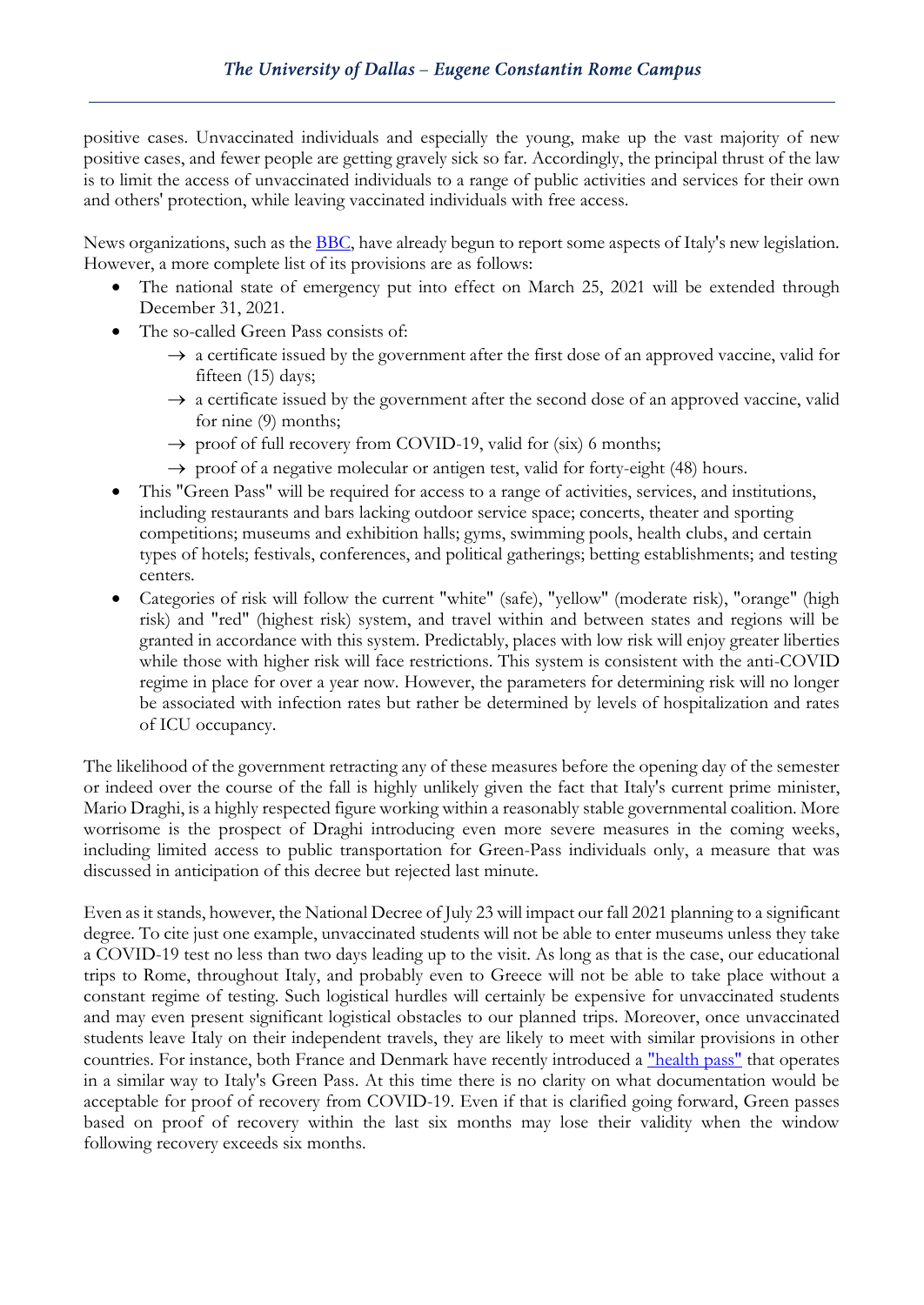### **AMENDED VACCINATION ADVICE FOR FALL 2021 SEMESTER STUDENTS AND FAMILIES**

In my letter to you of July 2, I said the following about UD Rome's vaccination policy:

I would encourage all Rome Program participants who are not already COVID-19 immune to seek an approved anti-COVID vaccination prior to attending the fall semester as your single best defense against getting sick, getting someone else sick, suffering financial loss due to sickness and extra-testing, and/or facing obstacles to your ability to travel freely for lack of proof of immunity. Note that the above guidance does not constitute a vaccine mandate by the University of Dallas and its Rome Program. Rather, I am sharing guidance that I believe will provide the best possibility for a successful fall Rome semester.

Although the above advice still stands, it must be qualified in two ways. First, instead of merely encouraging students to obtain vaccination I would now strongly encourage and indeed appeal to them to do so. And second, instead of just "facing obstacles to your ability to travel freely," this new version of the Green Pass has effectively made those obstacles more onerous, logistically challenging, and expensive. A conservative estimate of the added expense to unvaccinated students is \$450 for the semester, equivalent to fifteen (15) additional antigen tests at \$30 each to qualify for participation in our fieldtrips. If public transport is restricted to Green-Pass holders only, students will obviously face additional expenses as well given that they will need to take taxis, not buses and subways, to get around.

#### **NEXT STEPS FOR NON-VACCINATED STUDENTS**

I have already heard from students and parents who are hesitant about or indeed opposed to COVID-19 vaccines. If you are one of them, I regret that the contents and advice of this letter may not be welcome news for you. For parents and families who until now had no intention of meeting the new vaccination requirement, one of three options lie before you at this point.

- obtain the required vaccines in time for your departure for Rome;
- continue with plans to attend the fall 2021 semester and anticipate additional testing costs and possible setbacks to an unvaccinated student's experience; or
- withdraw from the program under the conditions outlined in the next section of this document, titled "Amended Withdrawal Policy."

## **AMENDED WITHDRAWAL POLICY**

The "Risk and Contingency Plans" and "Reimbursement Policy" described in my July 2, 2021 letter remain unchanged. In other words, students and their families are advised that there are continuing health risks to attending the Rome Program during this COVID-19 pandemic. That the Rome Program reserves the right to change our activity programing at any time for the purpose of safeguarding student and staff health, and that the University will only consider reimbursements for room, board, and fees only in the event of the unlikely termination of the semester owing to an extended COVID-19 outbreak.

In addition to the above existing policies, but more specifically relating to issues surrounding vaccinations and the new Green pass that have already been discussed in this letter, students and parents are advised of the following Amended Withdrawal Policy:

• Requests for withdrawal from the fall 2021 Rome semester are irrevocable and must be received in writing by the Rome Office (email:  $udrome@uidalas.edu$ ) no later than 5:00pm on Friday,</u> August 6.